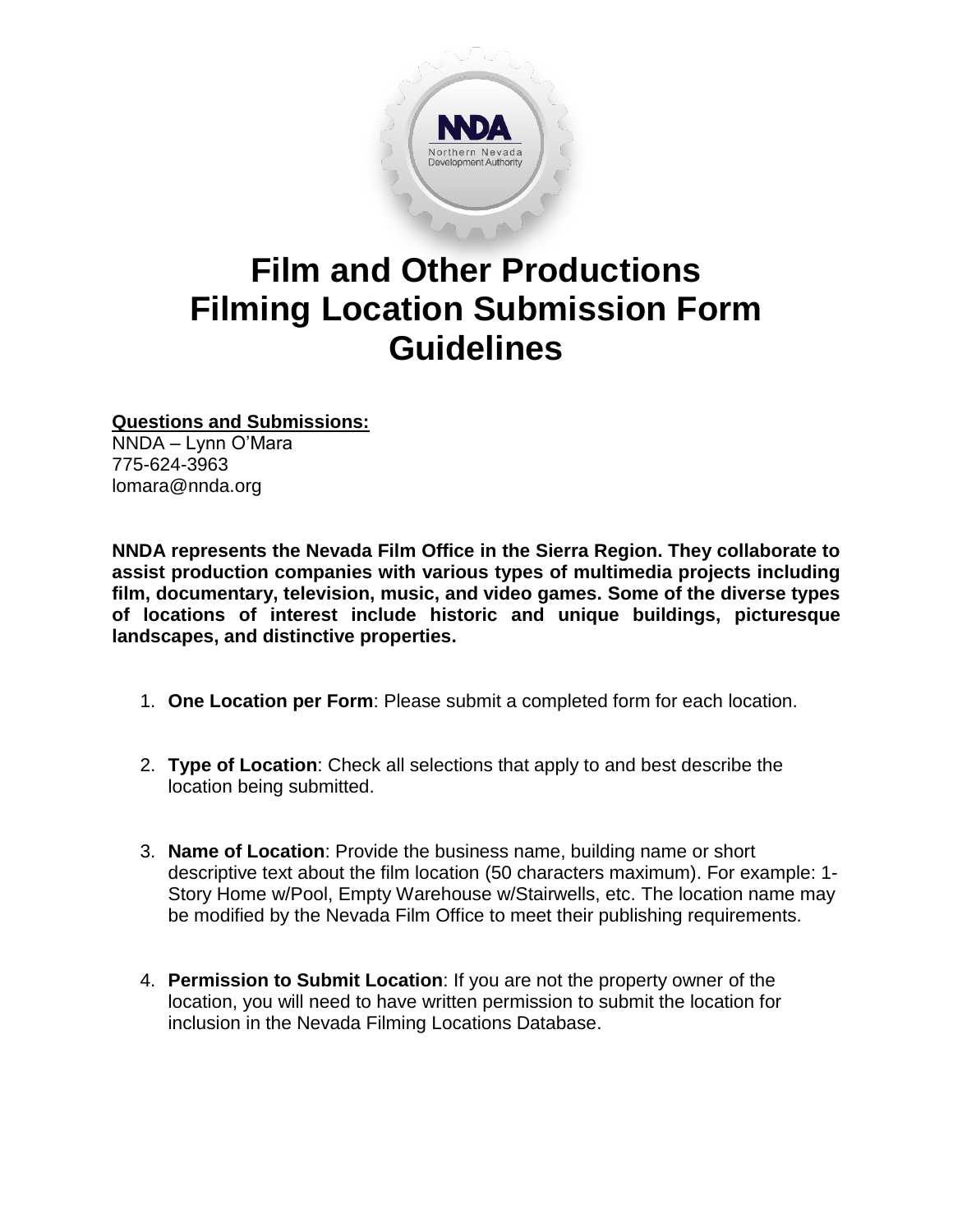### **Film Locations Submission Guidelines – Page 2**

- 5. **Property Description**: As many details as possible the more the better! Include unique features, quirky history, and anything else to promote the property or location as a filming location.
- 6. **Location Details**: As many details about accessibility to the location and the surrounding area are important to describe (e.g., wide streets, proximity to highways and airports, parking areas, adjacent parks or open spaces, etc.). Also, if square footage and/or ceiling height is known, provide that information. Include details about any prior professional photography usage and film production on the property available. Also, two (2) website and/or social media links related to the location listing in the Nevada Filming Locations Database can be included.
- 7. **Location Contact Information:** Contact information is not displayed publicly in the Nevada Filming Locations Database. NNDA and the Nevada Film Office will use the information only to contact you if there is interest in the location. A name, phone number and email address are required.
- 8. **Location Address:** Enter the address of the filming location. The street address can be a street number, cross streets, single street name or public landmark name. Note that while the full address will not be displayed, the city/town will be visible to the public.

#### 9. **Location Mapping**:

- a. The database will embed each listing with a Google Map
- b. While a street address is not required, it is extremely helpful. If a street address is provided, there is a privacy option.
- c. Include a ZIP Code, if possible, for the most accurate mapping.
- d. Street address alternatives
	- i. Cross Streets (e.g., Highway 395 and Johnson Lane)
	- ii. Single Street Lane (e.g., Johnson Lane)
	- iii. Public Landmark Name (e.g., Old Douglas County Courthouse)
	- iv. Latitude and Longitude (e.g., 36.114647, -115.172813)
- 10.**Additional Information:** If there are location fees, usage restrictions, additional contacts, or other special circumstances regarding the filming location that need to remain private, be sure to include that information. It will not be displayed publicly and will be used by the Nevada Film Office strictly for reference purposes only